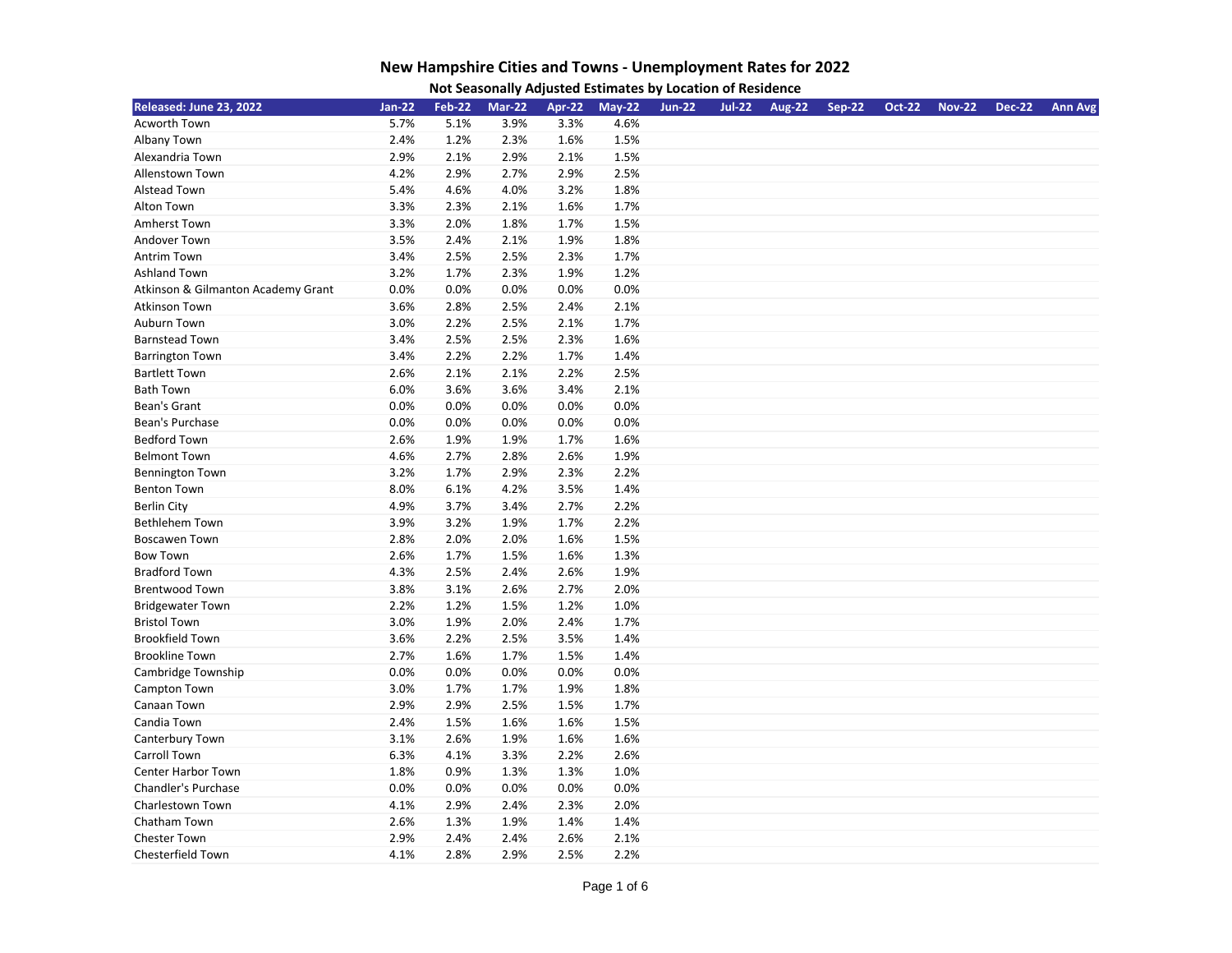| Not Seasonally Adjusted Estimates by Location of Residence |
|------------------------------------------------------------|
|                                                            |

| Released: June 23, 2022 | <b>Jan-22</b> | <b>Feb-22</b> | <b>Mar-22</b> | Apr-22 | $May-22$ | <b>Jun-22</b> | <b>Jul-22</b> | <b>Aug-22</b> | <b>Sep-22</b> | <b>Oct-22</b> | <b>Nov-22</b> | <b>Dec-22</b> | <b>Ann Avg</b> |
|-------------------------|---------------|---------------|---------------|--------|----------|---------------|---------------|---------------|---------------|---------------|---------------|---------------|----------------|
| <b>Chichester Town</b>  | 4.1%          | 1.8%          | 2.0%          | 1.9%   | 1.5%     |               |               |               |               |               |               |               |                |
| Claremont City          | 3.6%          | 2.1%          | 2.4%          | 2.3%   | 1.8%     |               |               |               |               |               |               |               |                |
| Clarksville Town        | 2.7%          | 3.5%          | 3.7%          | 4.7%   | 3.6%     |               |               |               |               |               |               |               |                |
| Colebrook Town          | 3.9%          | 3.0%          | 2.8%          | 3.6%   | 2.9%     |               |               |               |               |               |               |               |                |
| Columbia Town           | 4.3%          | 3.4%          | 2.8%          | 3.0%   | 1.6%     |               |               |               |               |               |               |               |                |
| Concord City            | 3.0%          | 2.1%          | 2.1%          | 1.9%   | 1.6%     |               |               |               |               |               |               |               |                |
| Conway Town             | 3.1%          | 2.2%          | 2.3%          | 2.2%   | 1.7%     |               |               |               |               |               |               |               |                |
| Cornish Town            | 5.3%          | 2.9%          | 2.6%          | 2.8%   | 2.1%     |               |               |               |               |               |               |               |                |
| Crawford's Purchase     | 0.0%          | 0.0%          | 0.0%          | 0.0%   | 0.0%     |               |               |               |               |               |               |               |                |
| Croydon Town            | 3.2%          | 0.9%          | 2.2%          | 2.1%   | 1.1%     |               |               |               |               |               |               |               |                |
| Cutt's Grant            | 0.0%          | 0.0%          | 0.0%          | 0.0%   | 0.0%     |               |               |               |               |               |               |               |                |
| Dalton Town             | 6.1%          | 3.1%          | 2.6%          | 3.7%   | 1.9%     |               |               |               |               |               |               |               |                |
| Danbury Town            | 4.1%          | 3.8%          | 3.5%          | 1.7%   | 1.2%     |               |               |               |               |               |               |               |                |
| Danville Town           | 4.0%          | 3.3%          | 3.0%          | 2.5%   | 1.9%     |               |               |               |               |               |               |               |                |
| Deerfield Town          | 2.4%          | 2.2%          | 1.9%          | 2.1%   | 1.6%     |               |               |               |               |               |               |               |                |
| Deering Town            | 2.9%          | 1.5%          | 2.2%          | 3.0%   | 2.2%     |               |               |               |               |               |               |               |                |
| Derry Town              | 4.1%          | 3.0%          | 2.8%          | 2.5%   | 2.1%     |               |               |               |               |               |               |               |                |
| Dix's Grant             | 0.0%          | 0.0%          | 0.0%          | 0.0%   | 0.0%     |               |               |               |               |               |               |               |                |
| Dixville Township       | 0.0%          | 0.0%          | 0.0%          | 0.0%   | 0.0%     |               |               |               |               |               |               |               |                |
| Dorchester Town         | 2.1%          | 1.0%          | 1.5%          | 3.1%   | 3.1%     |               |               |               |               |               |               |               |                |
| Dover City              | 3.2%          | 2.1%          | 2.1%          | 2.1%   | 1.7%     |               |               |               |               |               |               |               |                |
| Dublin Town             | 4.1%          | 2.2%          | 2.3%          | 1.5%   | 1.9%     |               |               |               |               |               |               |               |                |
| Dummer Town             | 4.4%          | 2.9%          | 6.9%          | 1.5%   | 1.5%     |               |               |               |               |               |               |               |                |
| <b>Dunbarton Town</b>   | 2.7%          | 1.5%          | 1.9%          | 2.0%   | 1.6%     |               |               |               |               |               |               |               |                |
| Durham Town             | 3.0%          | 1.7%          | 1.4%          | 2.0%   | 1.9%     |               |               |               |               |               |               |               |                |
| East Kingston Town      | 3.6%          | 2.7%          | 2.4%          | 2.1%   | 2.3%     |               |               |               |               |               |               |               |                |
| <b>Easton Town</b>      | 2.1%          | 0.7%          | 1.4%          | 1.5%   | 2.8%     |               |               |               |               |               |               |               |                |
| Eaton Town              | 1.8%          | 0.9%          | 1.3%          | 1.4%   | 1.4%     |               |               |               |               |               |               |               |                |
| Effingham Town          | 3.8%          | 2.4%          | 3.6%          | 1.9%   | 2.2%     |               |               |               |               |               |               |               |                |
| <b>Ellsworth Town</b>   | 1.9%          | 1.8%          | 1.8%          | 1.9%   | 1.9%     |               |               |               |               |               |               |               |                |
| <b>Enfield Town</b>     | 2.9%          | 1.8%          | 1.8%          | 1.7%   | 1.1%     |               |               |               |               |               |               |               |                |
| <b>Epping Town</b>      | 4.0%          | 3.4%          | 3.0%          | 2.6%   | 1.9%     |               |               |               |               |               |               |               |                |
| Epsom Town              | 2.9%          | 2.2%          | 2.0%          | 1.9%   | 1.6%     |               |               |               |               |               |               |               |                |
| <b>Errol Town</b>       | 7.4%          | 3.8%          | 3.9%          | 9.0%   | 2.6%     |               |               |               |               |               |               |               |                |
| Erving's Location       | 0.0%          | 0.0%          | 0.0%          | 0.0%   | 0.0%     |               |               |               |               |               |               |               |                |
| <b>Exeter Town</b>      | 3.1%          | 1.9%          | 2.1%          | 2.1%   | 1.6%     |               |               |               |               |               |               |               |                |
| Farmington Town         | 4.3%          | 2.6%          | 2.3%          | 2.3%   | 1.8%     |               |               |               |               |               |               |               |                |
| <b>Fitzwilliam Town</b> | 3.8%          | 2.5%          | 2.2%          | 2.6%   | 2.2%     |               |               |               |               |               |               |               |                |
| Francestown Town        | 2.1%          | 1.1%          | 1.2%          | 1.5%   | 1.3%     |               |               |               |               |               |               |               |                |
| Franconia Town          | 2.8%          | 1.4%          | 1.2%          | 1.1%   | 1.1%     |               |               |               |               |               |               |               |                |
| Franklin City           | 4.0%          | 2.7%          | 2.8%          | 2.4%   | 2.0%     |               |               |               |               |               |               |               |                |
| Freedom Town            | 4.2%          | 2.6%          | 3.1%          | 3.0%   | 2.3%     |               |               |               |               |               |               |               |                |
| Fremont Town            | 4.0%          | 2.9%          | 2.8%          | 2.4%   | 2.1%     |               |               |               |               |               |               |               |                |
| <b>Gilford Town</b>     | 4.2%          | 2.8%          | 2.8%          | 2.4%   | 2.0%     |               |               |               |               |               |               |               |                |
| Gilmanton Town          | 3.7%          | 2.6%          | 2.5%          | 2.0%   | 1.7%     |               |               |               |               |               |               |               |                |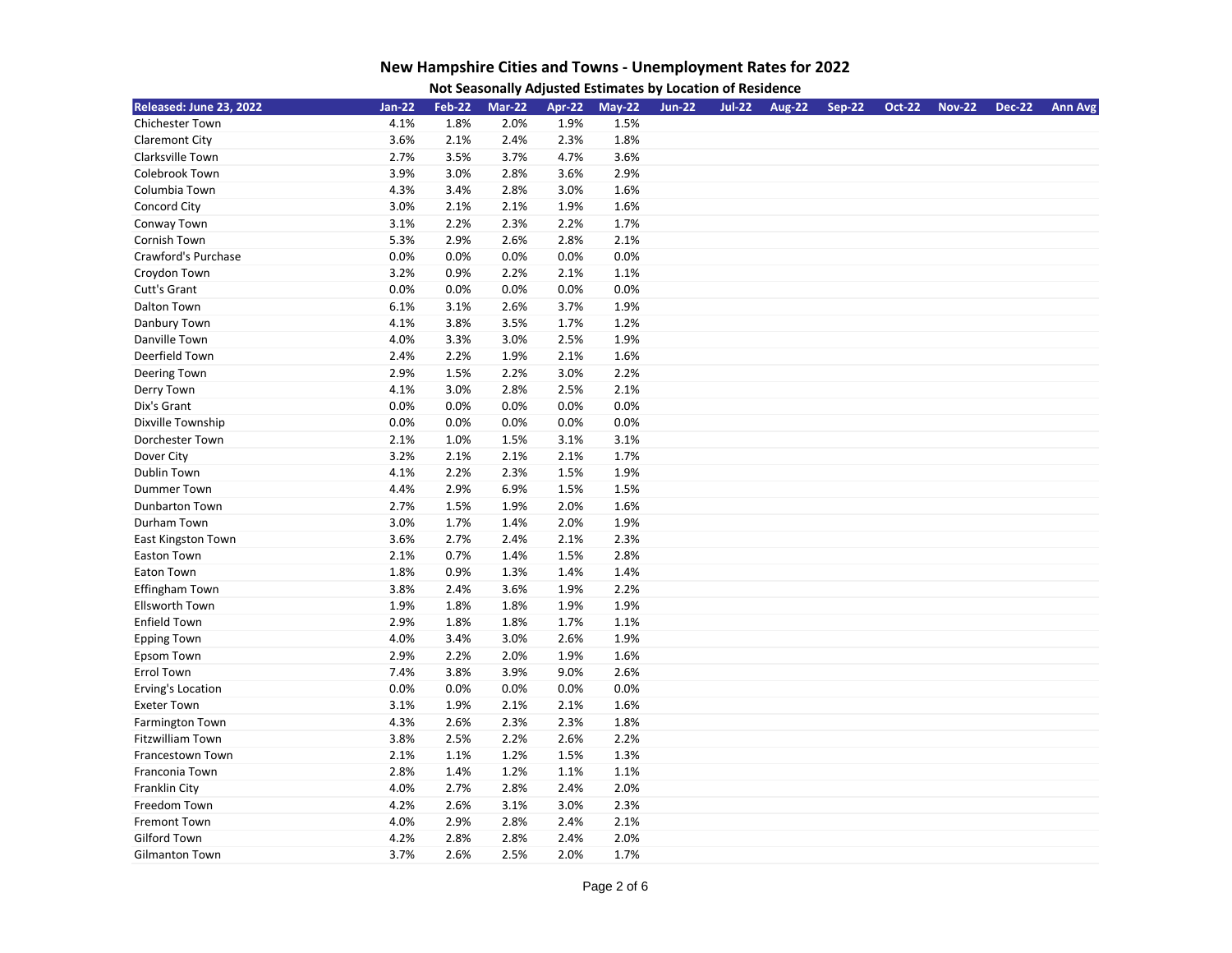| Released: June 23, 2022 | $Jan-22$ | <b>Feb-22</b> | <b>Mar-22</b> | Apr-22 | <b>May-22</b> | <b>Jun-22</b> | <b>Jul-22</b> | <b>Aug-22</b> | <b>Sep-22</b> | <b>Oct-22</b> | <b>Nov-22</b> | <b>Dec-22</b> | <b>Ann Avg</b> |
|-------------------------|----------|---------------|---------------|--------|---------------|---------------|---------------|---------------|---------------|---------------|---------------|---------------|----------------|
| <b>Gilsum Town</b>      | 2.8%     | 0.9%          | 1.4%          | 1.2%   | 1.9%          |               |               |               |               |               |               |               |                |
| Goffstown Town          | 3.0%     | 1.9%          | 2.0%          | 1.9%   | 1.5%          |               |               |               |               |               |               |               |                |
| Gorham Town             | 5.7%     | 3.1%          | 3.2%          | 3.5%   | 2.9%          |               |               |               |               |               |               |               |                |
| Goshen Town             | 1.8%     | 0.9%          | 1.3%          | 1.3%   | 1.1%          |               |               |               |               |               |               |               |                |
| <b>Grafton Town</b>     | 5.6%     | 3.2%          | 3.5%          | 5.4%   | 2.7%          |               |               |               |               |               |               |               |                |
| Grantham Town           | 3.3%     | 1.8%          | 1.9%          | 2.2%   | 1.8%          |               |               |               |               |               |               |               |                |
| Greenfield Town         | 2.9%     | 2.7%          | 2.3%          | 1.7%   | 1.5%          |               |               |               |               |               |               |               |                |
| <b>Greenland Town</b>   | 3.2%     | 2.7%          | 2.0%          | 1.7%   | 1.6%          |               |               |               |               |               |               |               |                |
| Green's Grant           | 0.0%     | 0.0%          | 0.0%          | 0.0%   | 0.0%          |               |               |               |               |               |               |               |                |
| <b>Greenville Town</b>  | 5.0%     | 3.1%          | 3.1%          | 2.2%   | 1.7%          |               |               |               |               |               |               |               |                |
| <b>Groton Town</b>      | 1.7%     | 1.9%          | 2.8%          | 2.9%   | 1.2%          |               |               |               |               |               |               |               |                |
| Hadley's Purchase       | 0.0%     | 0.0%          | 0.0%          | 0.0%   | 0.0%          |               |               |               |               |               |               |               |                |
| Hale's Location         | 2.5%     | 2.5%          | 2.4%          | 2.6%   | 2.6%          |               |               |               |               |               |               |               |                |
| Hampstead Town          | 4.3%     | 3.3%          | 2.9%          | 2.4%   | 2.1%          |               |               |               |               |               |               |               |                |
| Hampton Falls Town      | 4.3%     | 2.8%          | 3.1%          | 2.8%   | 1.7%          |               |               |               |               |               |               |               |                |
| Hampton Town            | 3.9%     | 2.9%          | 3.0%          | 2.6%   | 2.1%          |               |               |               |               |               |               |               |                |
| Hancock Town            | 2.3%     | 1.3%          | 2.1%          | 2.5%   | 1.9%          |               |               |               |               |               |               |               |                |
| Hanover Town            | 3.2%     | 1.8%          | 1.8%          | 2.0%   | 1.9%          |               |               |               |               |               |               |               |                |
| Harrisville Town        | 3.8%     | 2.2%          | 2.4%          | 1.9%   | 1.6%          |               |               |               |               |               |               |               |                |
| Hart's Location         | 2.7%     | 0.0%          | 0.0%          | 0.0%   | 0.0%          |               |               |               |               |               |               |               |                |
| Haverhill Town          | 4.4%     | 3.6%          | 3.5%          | 2.8%   | 2.3%          |               |               |               |               |               |               |               |                |
| <b>Hebron Town</b>      | 2.6%     | 1.7%          | 1.8%          | 1.9%   | 1.6%          |               |               |               |               |               |               |               |                |
| Henniker Town           | 2.7%     | 1.9%          | 1.9%          | 1.7%   | 1.6%          |               |               |               |               |               |               |               |                |
| <b>Hill Town</b>        | 4.4%     | 4.2%          | 2.8%          | 2.1%   | 1.8%          |               |               |               |               |               |               |               |                |
| Hillsborough Town       | 3.9%     | 2.6%          | 2.5%          | 2.2%   | 1.8%          |               |               |               |               |               |               |               |                |
| Hinsdale Town           | 6.8%     | 5.0%          | 4.7%          | 4.3%   | 3.4%          |               |               |               |               |               |               |               |                |
| <b>Holderness Town</b>  | 2.7%     | 1.5%          | 1.6%          | 1.3%   | 1.4%          |               |               |               |               |               |               |               |                |
| <b>Hollis Town</b>      | 3.5%     | 2.3%          | 2.0%          | 2.0%   | 1.7%          |               |               |               |               |               |               |               |                |
| <b>Hooksett Town</b>    | 3.3%     | 2.2%          | 2.1%          | 1.8%   | 1.5%          |               |               |               |               |               |               |               |                |
| <b>Hopkinton Town</b>   | 2.7%     | 1.6%          | 2.0%          | 1.6%   | 1.6%          |               |               |               |               |               |               |               |                |
| Hudson Town             | 4.2%     | 3.2%          | 2.8%          | 2.6%   | 2.1%          |               |               |               |               |               |               |               |                |
| Jackson Town            | 2.6%     | 1.5%          | 2.5%          | 3.9%   | 1.8%          |               |               |               |               |               |               |               |                |
| Jaffrey Town            | 4.0%     | 2.5%          | 2.7%          | 2.0%   | 1.3%          |               |               |               |               |               |               |               |                |
| Jefferson Town          | 4.5%     | 2.8%          | 2.7%          | 3.6%   | 1.1%          |               |               |               |               |               |               |               |                |
| Keene City              | 3.6%     | 2.5%          | 2.3%          | 2.2%   | 1.9%          |               |               |               |               |               |               |               |                |
| Kensington Town         | 4.9%     | 4.0%          | 3.7%          | 3.4%   | 2.1%          |               |               |               |               |               |               |               |                |
| Kilkenny Township       | 0.0%     | 0.0%          | 0.0%          | 0.0%   | 0.0%          |               |               |               |               |               |               |               |                |
| Kingston Town           | 3.7%     | 2.9%          | 2.8%          | 2.5%   | 2.1%          |               |               |               |               |               |               |               |                |
| Laconia City            | 3.8%     | 2.5%          | 2.5%          | 2.3%   | 1.9%          |               |               |               |               |               |               |               |                |
| Lancaster Town          | 3.3%     | 2.2%          | 2.7%          | 2.5%   | 1.9%          |               |               |               |               |               |               |               |                |
| Landaff Town            | 1.4%     | 0.7%          | 1.1%          | 1.1%   | 1.1%          |               |               |               |               |               |               |               |                |
| Langdon Town            | 2.1%     | 1.2%          | 1.4%          | 1.5%   | 1.2%          |               |               |               |               |               |               |               |                |
| Lebanon City            | 2.5%     | 1.6%          | 1.6%          | 1.7%   | 1.7%          |               |               |               |               |               |               |               |                |
| Lee Town                | 2.9%     | 1.9%          | 2.1%          | 1.8%   | 1.5%          |               |               |               |               |               |               |               |                |
| Lempster Town           | 1.9%     | 1.0%          | 1.9%          | 1.3%   | 1.6%          |               |               |               |               |               |               |               |                |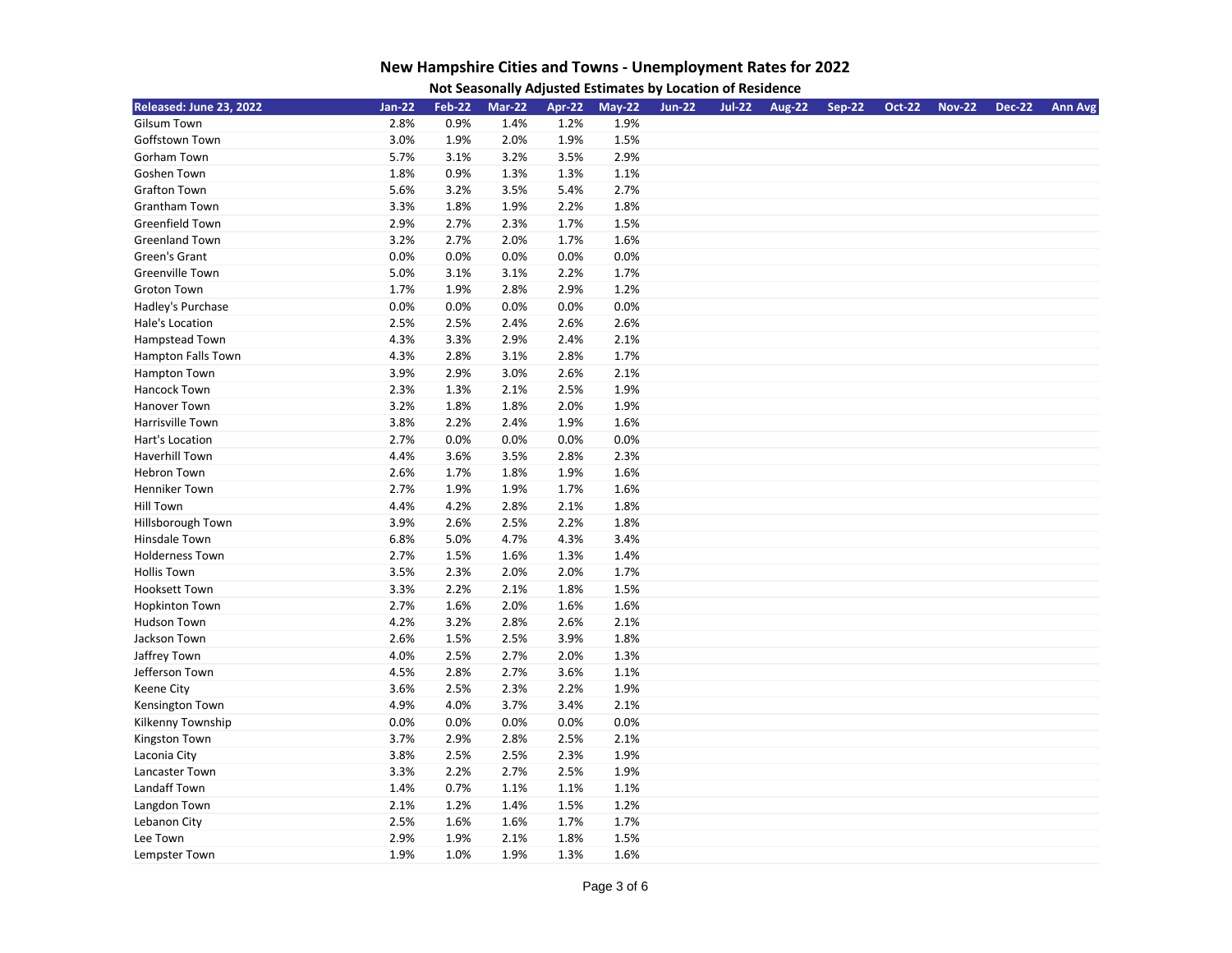| Not Seasonally Adjusted Estimates by Location of Residence |
|------------------------------------------------------------|
|                                                            |

| Released: June 23, 2022 | Jan-22 | <b>Feb-22</b> | <b>Mar-22</b> | Apr-22 | <b>May-22</b> | <b>Jun-22</b> | <b>Jul-22</b> | <b>Aug-22</b> | <b>Sep-22</b> | <b>Oct-22</b> | <b>Nov-22</b> | <b>Dec-22</b> | <b>Ann Avg</b> |
|-------------------------|--------|---------------|---------------|--------|---------------|---------------|---------------|---------------|---------------|---------------|---------------|---------------|----------------|
| Lincoln Town            | 4.2%   | 2.1%          | 2.9%          | 3.1%   | 2.0%          |               |               |               |               |               |               |               |                |
| Lisbon Town             | 3.1%   | 2.7%          | 2.7%          | 2.3%   | 1.4%          |               |               |               |               |               |               |               |                |
| Litchfield Town         | 4.0%   | 2.6%          | 2.7%          | 2.0%   | 1.7%          |               |               |               |               |               |               |               |                |
| Littleton Town          | 2.7%   | 1.8%          | 2.1%          | 1.6%   | 1.7%          |               |               |               |               |               |               |               |                |
| Livermore Town          | 0.0%   | 0.0%          | 0.0%          | 0.0%   | 0.0%          |               |               |               |               |               |               |               |                |
| Londonderry Town        | 3.1%   | 2.4%          | 2.2%          | 2.1%   | 1.8%          |               |               |               |               |               |               |               |                |
| Loudon Town             | 2.9%   | 1.8%          | 1.9%          | 1.6%   | 1.5%          |               |               |               |               |               |               |               |                |
| Low & Burbank's Grant   | 0.0%   | 0.0%          | 0.0%          | 0.0%   | 0.0%          |               |               |               |               |               |               |               |                |
| Lyman Town              | 5.9%   | 3.6%          | 2.7%          | 1.3%   | 1.2%          |               |               |               |               |               |               |               |                |
| Lyme Town               | 2.7%   | 2.2%          | 2.5%          | 1.8%   | 1.7%          |               |               |               |               |               |               |               |                |
| Lyndeborough Town       | 3.5%   | 1.6%          | 1.8%          | 1.9%   | 1.6%          |               |               |               |               |               |               |               |                |
| Madbury Town            | 2.1%   | 1.2%          | 1.4%          | 1.4%   | 1.5%          |               |               |               |               |               |               |               |                |
| <b>Madison Town</b>     | 4.5%   | 2.2%          | 2.2%          | 1.7%   | 1.5%          |               |               |               |               |               |               |               |                |
| Manchester City         | 3.6%   | 2.6%          | 2.5%          | 2.3%   | 1.9%          |               |               |               |               |               |               |               |                |
| Marlborough Town        | 3.6%   | 2.2%          | 2.3%          | 1.6%   | 1.6%          |               |               |               |               |               |               |               |                |
| Marlow Town             | 5.7%   | 3.1%          | 3.4%          | 2.6%   | 1.4%          |               |               |               |               |               |               |               |                |
| Martin's Location       | 0.0%   | 0.0%          | 0.0%          | 0.0%   | 0.0%          |               |               |               |               |               |               |               |                |
| Mason Town              | 4.8%   | 3.6%          | 3.0%          | 2.1%   | 1.6%          |               |               |               |               |               |               |               |                |
| Meredith Town           | 3.8%   | 2.3%          | 2.3%          | 2.2%   | 1.7%          |               |               |               |               |               |               |               |                |
| <b>Merrimack Town</b>   | 2.9%   | 2.0%          | 2.1%          | 1.9%   | 1.6%          |               |               |               |               |               |               |               |                |
| Middleton Town          | 3.2%   | 1.2%          | 1.5%          | 1.5%   | 1.1%          |               |               |               |               |               |               |               |                |
| Milan Town              | 4.8%   | 3.2%          | 4.1%          | 5.8%   | 3.9%          |               |               |               |               |               |               |               |                |
| Milford Town            | 3.1%   | 2.2%          | 2.2%          | 1.9%   | 1.5%          |               |               |               |               |               |               |               |                |
| Millsfield Township     | 0.0%   | 0.0%          | 0.0%          | 0.0%   | 0.0%          |               |               |               |               |               |               |               |                |
| Milton Town             | 4.2%   | 3.1%          | 3.1%          | 2.2%   | 1.9%          |               |               |               |               |               |               |               |                |
| Monroe Town             | 6.1%   | 5.9%          | 3.4%          | 2.4%   | 2.4%          |               |               |               |               |               |               |               |                |
| Mont Vernon Town        | 2.8%   | 1.5%          | 1.4%          | 1.4%   | 1.4%          |               |               |               |               |               |               |               |                |
| Moultonborough Town     | 3.3%   | 2.1%          | 2.4%          | 2.0%   | 1.5%          |               |               |               |               |               |               |               |                |
| Nashua City             | 4.1%   | 3.0%          | 2.9%          | 2.6%   | 2.0%          |               |               |               |               |               |               |               |                |
| Nelson Town             | 2.9%   | 1.0%          | 1.2%          | 1.2%   | 1.2%          |               |               |               |               |               |               |               |                |
| <b>New Boston Town</b>  | 2.9%   | 2.5%          | 1.8%          | 1.7%   | 1.6%          |               |               |               |               |               |               |               |                |
| New Castle Town         | 1.8%   | 0.9%          | 1.3%          | 1.3%   | 1.1%          |               |               |               |               |               |               |               |                |
| New Durham Town         | 2.7%   | 2.2%          | 1.7%          | 1.4%   | 1.1%          |               |               |               |               |               |               |               |                |
| New Hampton Town        | 3.3%   | 2.4%          | 2.2%          | 1.7%   | 1.9%          |               |               |               |               |               |               |               |                |
| New Ipswich Town        | 3.6%   | 2.8%          | 2.8%          | 2.7%   | 2.2%          |               |               |               |               |               |               |               |                |
| New London Town         | 3.2%   | 1.7%          | 1.8%          | 2.3%   | 2.1%          |               |               |               |               |               |               |               |                |
| Newbury Town            | 2.9%   | 1.7%          | 1.8%          | 1.6%   | 1.5%          |               |               |               |               |               |               |               |                |
| Newfields Town          | 1.9%   | 1.7%          | 1.5%          | 1.3%   | 1.4%          |               |               |               |               |               |               |               |                |
| Newington Town          | 3.5%   | 1.5%          | 1.1%          | 1.2%   | 1.1%          |               |               |               |               |               |               |               |                |
| Newmarket Town          | 3.2%   | 2.0%          | 1.8%          | 1.7%   | 1.6%          |               |               |               |               |               |               |               |                |
| Newport Town            | 2.6%   | 2.2%          | 2.0%          | 1.9%   | 1.4%          |               |               |               |               |               |               |               |                |
| Newton Town             | 4.6%   | 3.6%          | 3.2%          | 2.9%   | 2.0%          |               |               |               |               |               |               |               |                |
| North Hampton Town      | 3.9%   | 2.9%          | 2.4%          | 1.8%   | 1.6%          |               |               |               |               |               |               |               |                |
| Northfield Town         | 4.0%   | 2.6%          | 2.4%          | 1.7%   | 1.4%          |               |               |               |               |               |               |               |                |
| Northumberland Town     | 5.8%   | 5.2%          | 4.3%          | 5.3%   | 2.8%          |               |               |               |               |               |               |               |                |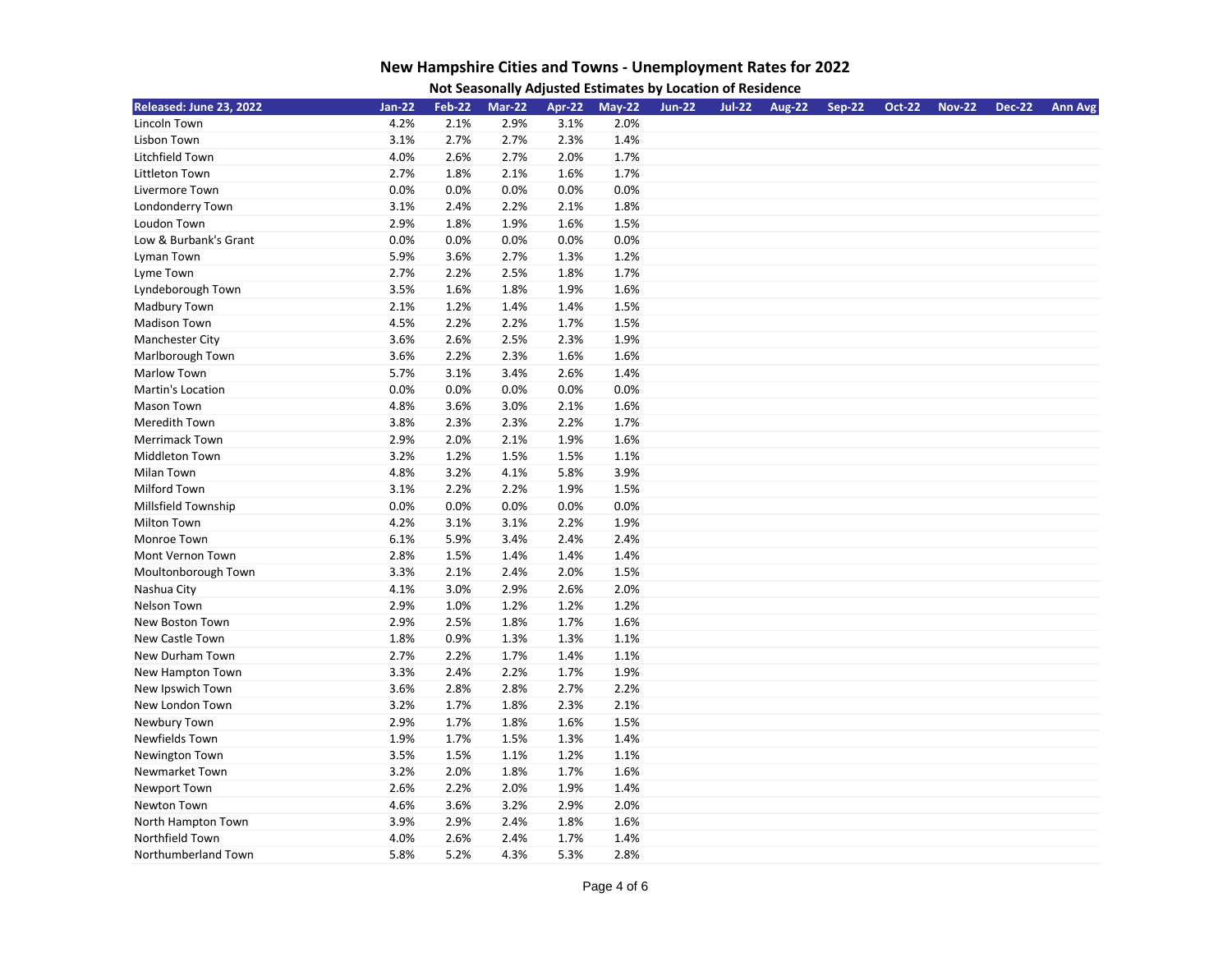| Not Seasonally Adjusted Estimates by Location of Residence |
|------------------------------------------------------------|
|                                                            |

| Released: June 23, 2022  | <b>Jan-22</b> | <b>Feb-22</b> | <b>Mar-22</b> | Apr-22 | $May-22$ | <b>Jun-22</b> | <b>Jul-22</b> | <b>Aug-22</b> | <b>Sep-22</b> | <b>Oct-22</b> | <b>Nov-22</b> | <b>Dec-22</b> | <b>Ann Avg</b> |
|--------------------------|---------------|---------------|---------------|--------|----------|---------------|---------------|---------------|---------------|---------------|---------------|---------------|----------------|
| Northwood Town           | 3.7%          | 2.6%          | 2.2%          | 1.7%   | 1.3%     |               |               |               |               |               |               |               |                |
| Nottingham Town          | 2.7%          | 1.7%          | 1.9%          | 1.6%   | 1.5%     |               |               |               |               |               |               |               |                |
| Odell Town               | 0.0%          | 0.0%          | 0.0%          | 0.0%   | 0.0%     |               |               |               |               |               |               |               |                |
| Orange Town              | 8.2%          | 6.1%          | 6.0%          | 5.6%   | 2.8%     |               |               |               |               |               |               |               |                |
| Orford Town              | 3.2%          | 1.4%          | 1.7%          | 1.6%   | 1.4%     |               |               |               |               |               |               |               |                |
| Ossipee Town             | 6.0%          | 4.2%          | 3.5%          | 3.2%   | 2.3%     |               |               |               |               |               |               |               |                |
| Pelham Town              | 4.8%          | 3.9%          | 3.4%          | 2.9%   | 2.4%     |               |               |               |               |               |               |               |                |
| Pembroke Town            | 4.1%          | 2.4%          | 2.2%          | 1.8%   | 1.6%     |               |               |               |               |               |               |               |                |
| Peterborough Town        | 2.6%          | 1.7%          | 1.7%          | 1.7%   | 1.6%     |               |               |               |               |               |               |               |                |
| Piermont Town            | 9.8%          | 6.5%          | 5.6%          | 4.1%   | 2.2%     |               |               |               |               |               |               |               |                |
| Pinkham's Grant          | 0.0%          | 0.0%          | 0.0%          | 0.0%   | 0.0%     |               |               |               |               |               |               |               |                |
| Pittsburg Town           | 3.6%          | 2.9%          | 2.7%          | 3.6%   | 1.4%     |               |               |               |               |               |               |               |                |
| Pittsfield Town          | 4.8%          | 3.3%          | 2.4%          | 2.3%   | 2.0%     |               |               |               |               |               |               |               |                |
| Plainfield Town          | 2.2%          | 1.2%          | 1.5%          | 1.1%   | 1.3%     |               |               |               |               |               |               |               |                |
| Plaistow Town            | 5.2%          | 4.5%          | 4.0%          | 3.1%   | 2.4%     |               |               |               |               |               |               |               |                |
| Plymouth Town            | 3.2%          | 2.0%          | 1.8%          | 1.8%   | 2.1%     |               |               |               |               |               |               |               |                |
| Portsmouth City          | 2.5%          | 1.7%          | 2.0%          | 1.7%   | 1.5%     |               |               |               |               |               |               |               |                |
| Randolph Town            | 4.3%          | 2.9%          | 2.8%          | 1.5%   | 1.4%     |               |               |               |               |               |               |               |                |
| Raymond Town             | 3.7%          | 2.7%          | 2.8%          | 2.3%   | 1.9%     |               |               |               |               |               |               |               |                |
| <b>Richmond Town</b>     | 4.8%          | 3.0%          | 1.2%          | 1.2%   | 1.3%     |               |               |               |               |               |               |               |                |
| Rindge Town              | 5.7%          | 4.5%          | 4.0%          | 3.3%   | 2.6%     |               |               |               |               |               |               |               |                |
| Rochester City           | 3.1%          | 2.2%          | 2.1%          | 1.8%   | 1.6%     |               |               |               |               |               |               |               |                |
| Rollinsford Town         | 3.6%          | 3.4%          | 3.1%          | 3.0%   | 2.1%     |               |               |               |               |               |               |               |                |
| Roxbury Town             | 1.6%          | 0.8%          | 1.6%          | 3.8%   | 0.8%     |               |               |               |               |               |               |               |                |
| <b>Rumney Town</b>       | 4.0%          | 2.8%          | 2.1%          | 2.0%   | 1.8%     |               |               |               |               |               |               |               |                |
| <b>Rye Town</b>          | 2.5%          | 1.3%          | 1.3%          | 1.6%   | 1.3%     |               |               |               |               |               |               |               |                |
| Salem Town               | 4.3%          | 3.2%          | 3.0%          | 2.7%   | 2.2%     |               |               |               |               |               |               |               |                |
| Salisbury Town           | 2.8%          | 2.5%          | 2.2%          | 1.6%   | 1.7%     |               |               |               |               |               |               |               |                |
| Sanbornton Town          | 3.2%          | 1.9%          | 2.3%          | 2.0%   | 2.0%     |               |               |               |               |               |               |               |                |
| Sandown Town             | 3.5%          | 2.1%          | 2.3%          | 2.4%   | 1.8%     |               |               |               |               |               |               |               |                |
| Sandwich Town            | 4.3%          | 3.0%          | 2.2%          | 2.9%   | 3.2%     |               |               |               |               |               |               |               |                |
| Sargent's Purchase       | 0.0%          | 0.0%          | 0.0%          | 0.0%   | 0.0%     |               |               |               |               |               |               |               |                |
| Seabrook Town            | 5.6%          | 4.1%          | 3.7%          | 2.9%   | 2.5%     |               |               |               |               |               |               |               |                |
| Second College Grant     | 0.0%          | 0.0%          | 0.0%          | 0.0%   | 0.0%     |               |               |               |               |               |               |               |                |
| Sharon Town              | 3.3%          | 0.9%          | 1.4%          | 1.4%   | 1.9%     |               |               |               |               |               |               |               |                |
| Shelburne Town           | 2.3%          | 1.2%          | 1.7%          | 1.2%   | 1.1%     |               |               |               |               |               |               |               |                |
| Somersworth City         | 3.1%          | 2.1%          | 2.2%          | 2.1%   | 1.7%     |               |               |               |               |               |               |               |                |
| South Hampton Town       | 6.1%          | 3.3%          | 4.4%          | 1.6%   | 1.0%     |               |               |               |               |               |               |               |                |
| Springfield Town         | 2.3%          | 1.7%          | 2.3%          | 2.5%   | 1.5%     |               |               |               |               |               |               |               |                |
| <b>Stark Town</b>        | 5.8%          | 2.6%          | 2.1%          | 1.6%   | 2.6%     |               |               |               |               |               |               |               |                |
| <b>Stewartstown Town</b> | 2.2%          | 1.7%          | 2.5%          | 4.0%   | 2.0%     |               |               |               |               |               |               |               |                |
| <b>Stoddard Town</b>     | 4.2%          | 2.6%          | 2.5%          | 2.3%   | 1.5%     |               |               |               |               |               |               |               |                |
| <b>Strafford Town</b>    | 3.5%          | 1.6%          | 2.0%          | 1.8%   | 1.5%     |               |               |               |               |               |               |               |                |
| <b>Stratford Town</b>    | 5.6%          | 4.1%          | 4.8%          | 6.9%   | 2.9%     |               |               |               |               |               |               |               |                |
| <b>Stratham Town</b>     | 2.5%          | 1.8%          | 1.8%          | 1.9%   | 1.5%     |               |               |               |               |               |               |               |                |